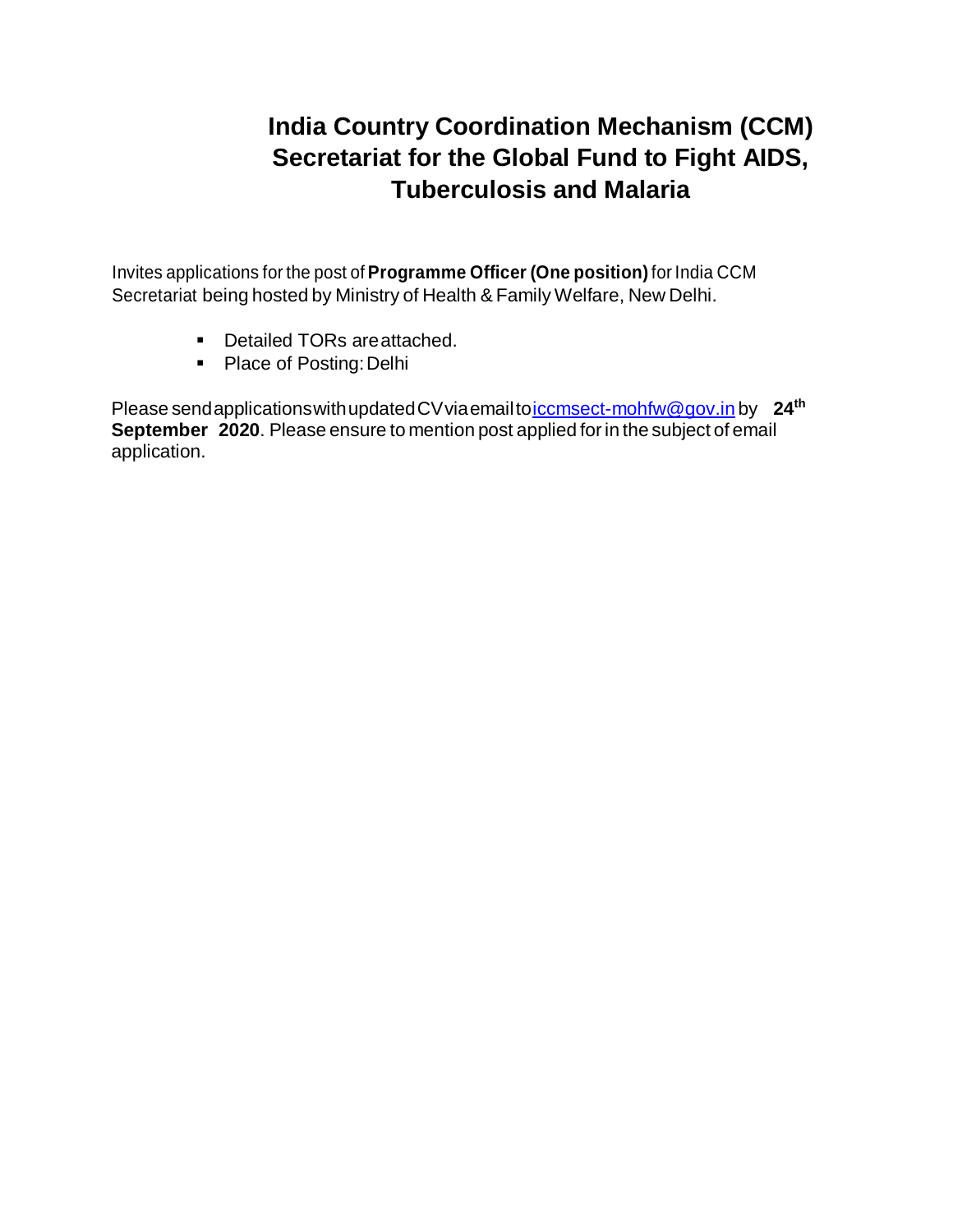### **Terms of Reference- Programme Officer**

### **Role & Responsibilities:**

Programme Officer will assist in the smooth operation and management of the Secretariat of India-Country Coordinating Mechanism (CCM) for the Global Fund for AIDS, Tuberculosis and Malaria by performing the following functions:

- 1. Provide support to the India-CCM by calling and organizing regular meetings, assisting in capacity-building for the CCM, including organization of induction training and workshops, and liaison with the various CCM constituencies and their representatives, including GFATM, Local Fund Agent, the Government Principal Recipients (NACO, CTD, NVBDCP) and the NGO PR's.
- 2. Management of CCM processes- updating list of members, facilitating for the election of civil society representatives, preparing the agenda of meetings, preparing minutes and circulating them to the CCM within defined time limits. Document all meetings and all matters relating to grant implementation in India.
- 3. Facilitate the work of Oversight Committee and other committees/sub committees of India CCM.
- 4. Facilitate and manage the preparation, development and submission of the national proposal to the GFATM for allocation cycles announced by the GFATM with support for the following:
	- a) To coordinate and liaise with all stakeholders- CCM members, development partners, government programmes, non government partners and community representatives by calling broad consultations and documenting feedback received from them guiding the proposal development process.
	- b) Maintain complete documentation of the proposal development process.
	- c) Provide technical support to various sub committees- for the review of proposals submitted by Principal Recipients (PRs) and recommendations to the India-CCM on eligible proposals or nomination of the Principal Recipients (PRs) and disease expert committees to review final funding proposal etc.
	- d) Support proposal development through participation in meetings with proposed Principal Recipients (PRs)
- 5. KeeptrackofthedisbursementoffundinstallmentstothePR'sfromtheGFATMandto the sub-recipients from the PR's; analyse the reports, seek clarifications/feedback and disseminate information to CCM members
- 6. Support India-CCM by providing the needed technical facilitation and effective coordination and liaison with the various constituencies andits representatives at the CCM that may be nominated by India-CCM in subsequent Grant Rounds/Funding models and the GFATMSecretariat.
- 7. Responsible for updation of the CCM website with routine India CCM activity updates, data from latest progress reports of PRs, and coordinating responses to the queries regarding GFATM programs in India.
- 8. Meeting the requirements of CCM Secretariat as listed under TORs of India CCM.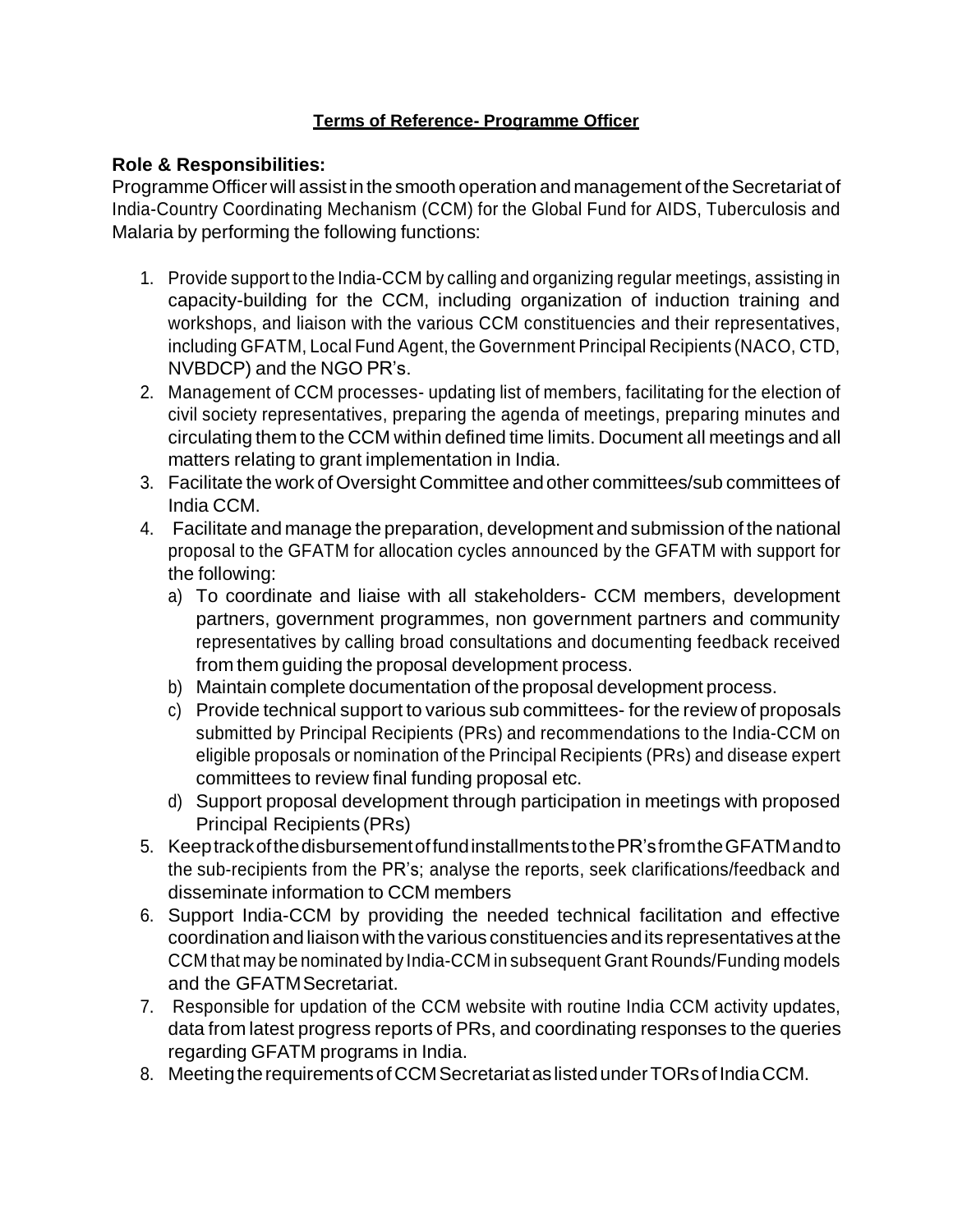### **Educational Qualification and Experience**

- Master'sDegree/Post graduate diploma inPublic Health/Health Care Management/ Social Sciences from a recognized university or institution with relevant work Experience.
- Minimum two years post-qualification work experience in health sector in the area of programme management with Govt./ Private/ NGO/ other organizations working in health related field/ health projects at National/ State/District level.

The essential qualification may be relaxed in cases of experienced candidates or if there are no candidates available with the prescribed qualification.

#### **Desirable**:

- Experience of working for HIV/AIDS, TB and Malaria programs in govt. or non government sector preferably at National level.
- Experience of working with Global Fund projects will be considered an added advantage.

#### **Knowledge and skills:**

- Computer proficiency with high level of familiarity with commonly used packages like MS Word, Excel, Power Point
- Ability to function collaboratively and productively in a multi-disciplinary environment/ multiple sectors/agencies, especially in health and related sectors
- Possess team working capability
- Interpersonal and management skills with ability to work in a deadline-driven environment
- Ability and willingness to travel extensively
- Excellent writing and verbal communication skills
- Fluent in English and Hindi.

**Nature of Appointment**: Appointment will be purely on contractual basis for a period of one year and will be extended further on basis of satisfactory performance every year depending on availability of funds.

**Remuneration:** Rs. 48,000 per month (Consolidated)

**Age:** Upper limit 63 years as on the last date of receiving application.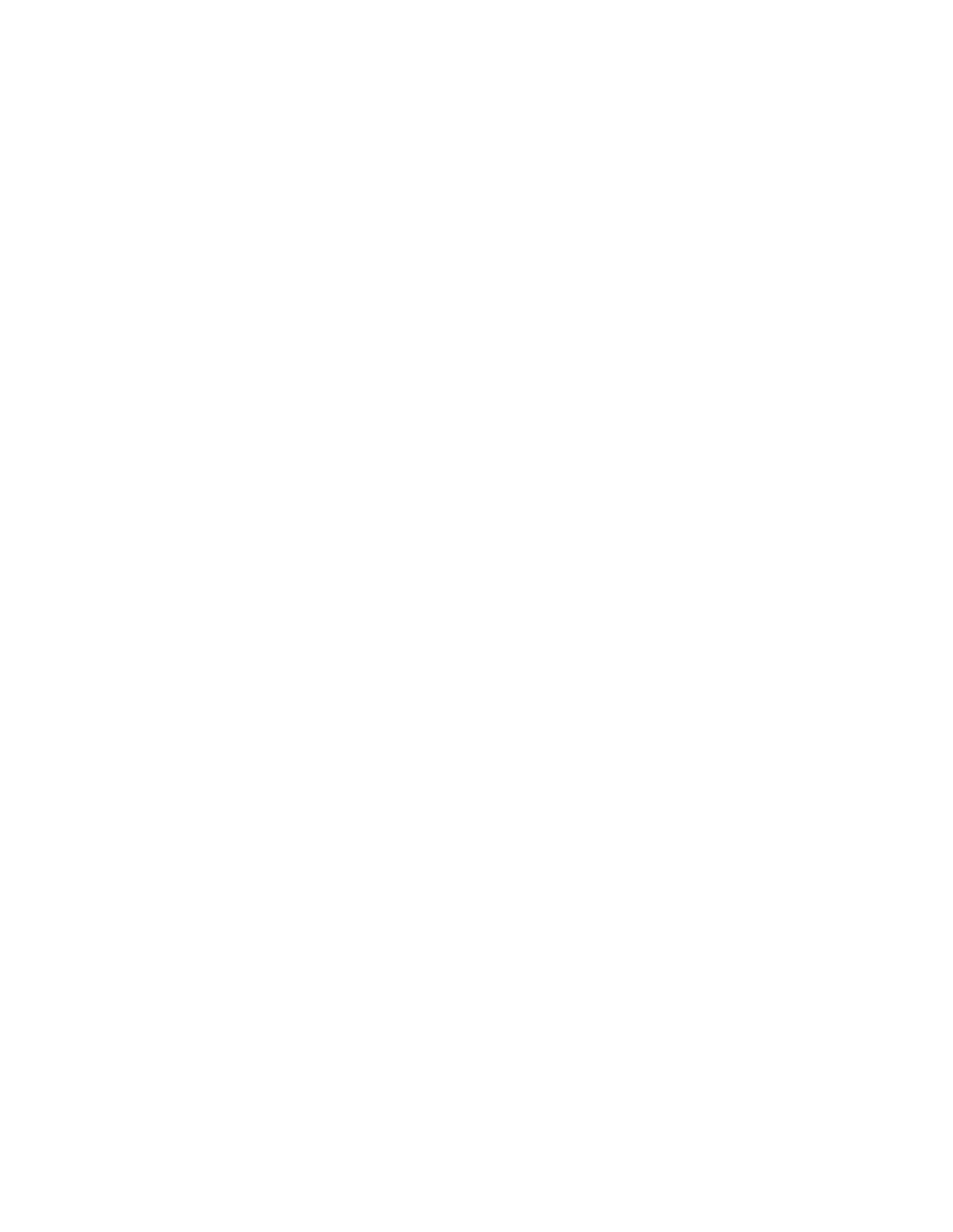### एड्स, क्षय रोग और मलेरिया का सामना करने हेतु ग्लोबल फंड संबंधी इंडिया कन्ट्री कोर्डिनेशन मेकेनिज्म सर्चिवालय

स्वास्थ्य और परिवार कल्याण मंत्रालय, नई दिल्ली द्वारा संयोजित इंडिया कन्ट्री कोर्डिनेशन मेकेनिज्म सचिवालय के लिए कार्यक्रम अधिकारी (एक पद ) के पद के लिए आवेदन आमंत्रित करता है ।

> डवस्तृत टीओआर संलग्न हैं। तैनाती का स्थान: दिल्ली

कृपया अद्यतन जीवनवृत्त के साथ आवेदन ईमेल [iccmsect-mohfw@gov.in](mailto:iccmsect-mohfw@gov.in) 24 th सितंबर, 2020 .<br>तक भेंजे। कृपया ईमेल आवेदन के विषय में आवेदित पद का उल्लेख करना सुनिश्चित करें।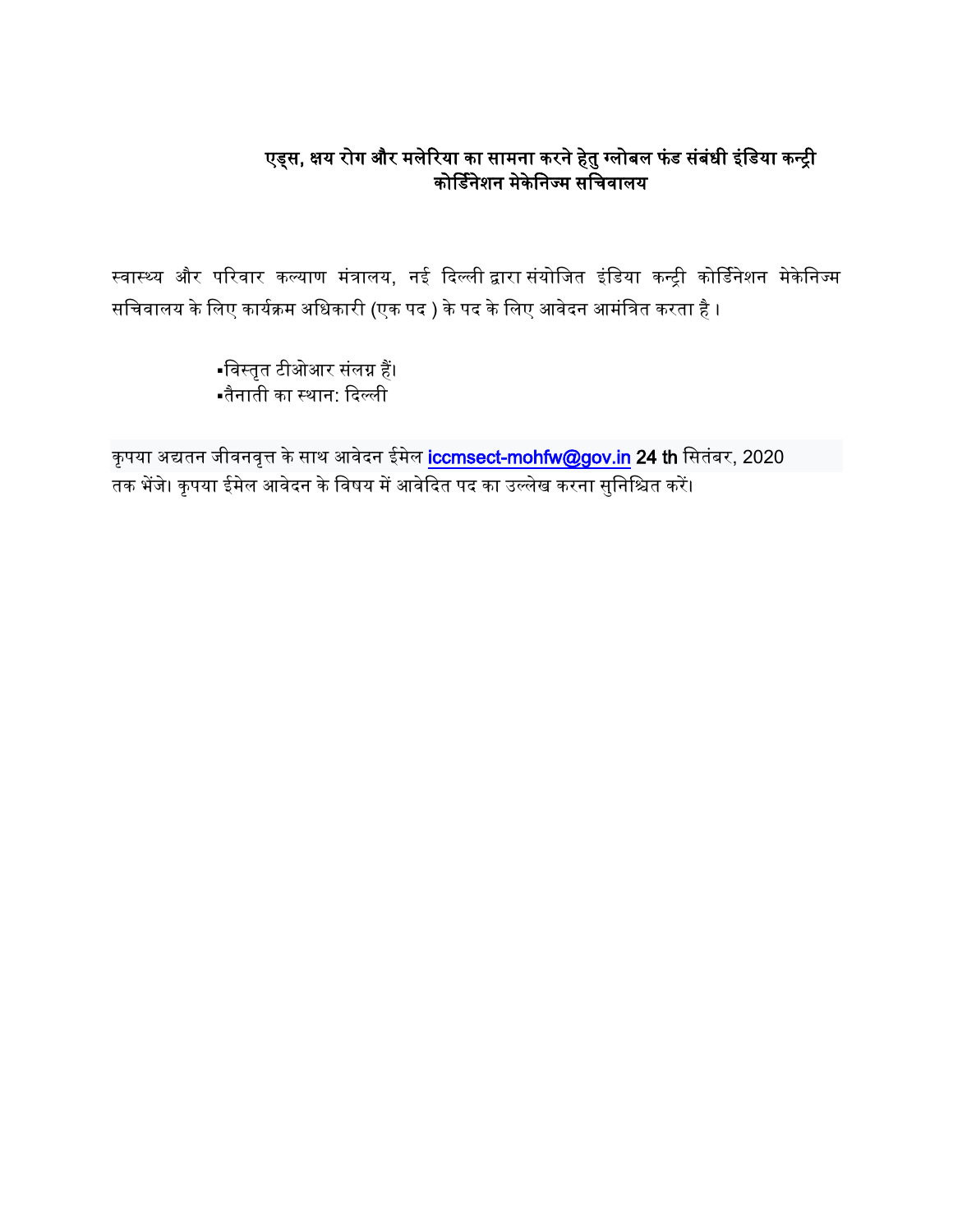# डनबंधन एवं शतें- कायिक्रम अडधकारी

## भूमिका और जिम्मेदारियाँ :

कार्यक्रम अधिकारी निम्नलिखित कार्यों द्वारा एड्स, तपेदिक और मलेरिया के लिए ग्लोबल फंड के लिए इंडिया कन्टी कोर्डिनेशन मेकेनिज्म सचिवालय के सुचारू संचालन और प्रबंधन में मदद करेगा :

- 1. नियमित बैठकें आमंत्रित एवं आयोजित करके भारत-सीसीएम को सहायता प्रदान करना, भर्ती प्रशिक्षण एवं कार्यशालाओं के आयोजन सहित सीसीएम हेतु क्षमता निर्माण में सहायता करना, और विभिन्न सीसीएम संघटकों एवं जीएफएटीएम, स्थानीय निधि पोषण एजेंट, सरकारी मुख्य प्राप्तकर्ता (नाको, सीटीडी, एनवीबीडीसीपी) और एनजीओ प्रतिनिधियों के साथ सम्पर्क करना।
- 2. सीसीएम प्रक्रियाओं का प्रबंधन- सदस्यों की सूची को अद्यतन करना, सिविल सोसायटी प्रतिनिधियों के िुनाव को कारगर बनाना, बैठकों की कायिसूिी तैयार करना, कायिवृत्त तैयार करना और उन्ट्हें डनधािररत समय-सीमा में सीसीएम को परिचालित करना, भारत में अनुदान कार्यान्वन से संबंधित लेख एवं बैठकों का संचालन कार्य।
- 3. भारत सीसीएम की समीक्षा समिति और अन्य समितियों/उप-समितियों के कार्य को कारगर बनाना।
- 4. निम्नलिखित की सहायता से जीएफएटीएम द्वारा घोषित आवंटन चक्रों हेतु जीएफएटीएम को राष्ट्रीय प्रस्ताव को प्रस्तुत करने सडहत उनको तैयार करने, डवकास करने को तकिसंगत बनाना:
	- क. सभी स्टेकहोल्डर्स के साथ समन्वय एवं सम्पर्क- प्रस्ताव विकास प्रक्रिया पर सीसीएम सदस्यों. विकास भागीदारों, सरकारी कार्यक्रमों, गैर-सरकारी भागीदारों और सामुदायिक प्रतिनिधियों हेतु व्यापक परामर्श करना और उनसे प्राप्त प्रतिक्रियाओं का प्रलेखन।
	- ख. प्रस्ताव डवकास प्रदक्रया के सम्पूणि प्रलेखन का रखरखाव।
	- ग. विभिन्न उप-समितियों को तकनीकी सहायता प्रदान करना- मुख्य प्राप्तकर्ताओं (पीआर) द्वारा प्रस्तुत प्रस्तावों की समीक्षा करना और मुख्य प्राप्तकतािओं के नामांकन हेतु या प्रस्तावों पर भारत-सीसीएम को और रोग विशेषज्ञ समितियों को सिफारिश करना ताकि अन्तिम वित्त पोषण प्रस्ताव आदि की समीक्षा की जा सके।
	- घ. प्रस्ताडवत मुख्य प्राप्तकतािओं के साथ बैठकों में भाग लेने के माध्यम से प्रस्ताव डवकास का समथिन करना।
- 5. जीएफएटीएम से मुख्य प्राप्तकर्ताओं को निधि की किस्तों के संवितरण का रिकॉर्ड रखना और पीआर से उप-प्राप्तकर्ताओं के रिकॉर्ड पर निगरानी रखना, रिपोर्टों का विश्लेषण करना, स्पष्टीकरण/प्रतिक्रियाएं मांगना और सीसीएम सदस्यों में सूचना का प्रसार करना।
- 6. सीसीएम में उन विभिन्न संघटकों और उनके प्रतिनिधियों के साथ अपेक्षित तकनीकी तर्कसंगतता एवं प्रभावी समन्वय तथा सम्पर्क प्रदान करके भारत-सीसीएम को सहायता करना जिन्हें अनुदान दौरों/वित्त पोषण मॉडलों और जीएफएटीएम सचिवालय में भारत-सीसीएम द्वारा नामित किया जाए।
- 7. भारत-सीसीएम के नियमित कार्यकलाप अद्यतन जानकारियों, पीआर की पिछली प्रगति रिपोर्टों से डाटा सडहत सीसीएम की वेबसाइट को अद्यतन करने और भारत में िीएफएटीएम कायिक्रमों के संबंध में पृछताछ पर प्रतिक्रियाओं के समन्वय के लिए उत्तरादायी।
- 8. भारत-सीसीएम की निबंधन एवं शर्तों के अंतर्गत सूचीबद्ध सीसीएम सचिवालय की आवश्यकताओं को पूरा करना।